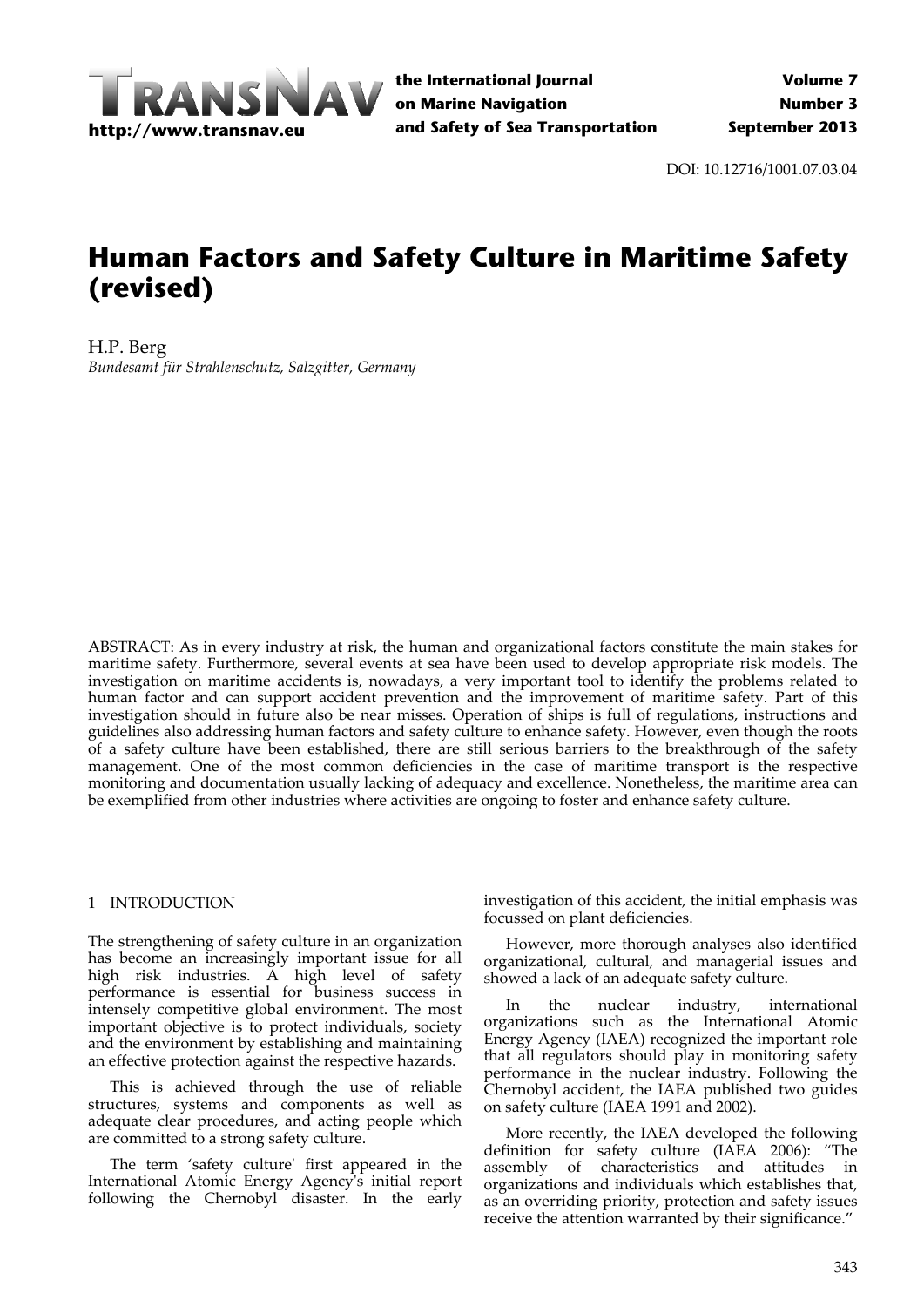According to (IAEA 2009), safety culture should be based on a set of safety 'beliefs' (assumptions) and on a code of conduct that reflects the right attitude to safety which is held in common by all individuals in the organization. Ultimately, the safety culture is manifested in individual and collective behaviour in the organization.

In the meantime, inquiries into many major accidents such as the Kingʹs Cross fire, Piper Alpha and the Herald of Free Enterprise and more recently the accidents in the Mexican Gulf (Deepwater Horizon blow‐out) in 2010 have found faults in the organisational structures, safety management systems and the prevailing cultures, throwing the importance of safety culture into the spotlight.

The most recent event in the nuclear industry was in March 2011 when a magnitude 9.0 earthquake off the coast of Japan and the resulting tsunami caused extensive damage at the Fukushima Daiichi nuclear power plant. A full understanding has yet to emerge of what Japanese authorities and the nuclear industry have learned about safety culture implications at the Daiichi plant, as facility and equipment damage from the earthquake and resulting tsunami has been the initial focus of event studies. As with all major events, getting to the underlying safety culture issues requires more time and further analysis before all root causes can be identified, but a recent report by the Japanese Government strongly points to safety culture issues (NAIIC 2012).

Furthermore, an international experts' meeting in May 2013 on human and organizational factors in nuclear safety in the light of the Fukushima accident recommended to strengthen human including organizational aspects and to improve the synergy between technology and human factors (e.g., Ryser 2013). Moreover, a safety culture training course has been described with the main goal to develop awareness of the importance of each individual's personal contribution to safety culture improvement among workers and managers (Rusconi 2013).

Although there is a wealth of information, articles and reports relating to safety culture, there is still no universal definition or model. Safety culture has been defined in a variety of ways including (Berg 2011):

- The ideas and beliefs that all members of the organisation share about risk, accidents, and ill‐ health,
- A set of attitudes, beliefs or norms,
- A constructed system of meaning through which the hazards of the world are understood,
- A safety ethic.

The assessment of safety culture is key to identifying a companies current level of safety culture (known as its maturity or development level) in order to identify how to learn and improve. There are a number of different assessment methods including:

- safety attitude surveys (using questionnaire to elicit workforce attitudes),
- safety management audits (using an audit process and trained auditor to examine the presence and effectiveness of safety management systems)
- safety culture workshops (involving a crosssection of the workforce to consider perceptions of the safety culture and elicit improvement ideas)

 safety performance indicators (analyzing data on indicators such as the number of safety tours performed or near miss data).

Such a questionnaire which is often used as a first step has to be carefully developed for the respective needs and area. In the nuclear field, a so‐called IAEA safety culture perceptions questionnaire has been elaborated with 132 questions in this survey. The purpose of this survey is to refine the current pilot version of the IAEA safety culture perceptions questionnaire for future use in conducting safety culture assessments in the nuclear industry. This will be the topic of a meeting in August 2013 with invited experts.

An explorative study of Swedish masters' perception of the concept of maritime safety including safety culture is provided in (Mauritzson 2011).

In Finland, a maritime transport strategy is under preparation, where also the safeguarding and development of the expertise in maritime industries, in particular from the viewpoint of maritime safety culture (Ministry of Transport and Communications 2013).

A safety culture assessment allows an organisation to better understand how its people perceive safety and the company's approach to safety management. It allows the organisation to identify both strengths and weaknesses that then enable it to continuously monitor and improve its approach to safety.

As in every industry at risk, the human and organizational factors constitute the main stakes for maritime safety. Furthermore, several events at sea have been used to develop appropriate risk models (Chauvin 2011). Operation of ships is full of regulations, instructions and guidelines also addressing human factors and safety culture to enhance safety. However, management ashore and on board need not only to ensure that the formal skills are in place but also ensure, encourage and inspire the necessary attitudes to achieve the safety objectives.

# 2 HUMAN FACTORS IN MARITIME SAFETY

# 2.1 *Role of human factors*

Regulations and systems have not achieved the desired effects in averting marine accidents which are a result of human errors and account for 80% of those occurring worldwide.

Studies have shown (Rothblum 2000) that human error contributes to:

- 84‐88% of tanker accidents,
- 79% of towing vessel groundings,
- 89‐96% of collisions,
- 75% of fires and explosions.

These estimations are still valid. Thus, the maritime transport system is 25 times riskier than the air transport system according to the accounts for deaths for every 100 km. Intensification of sea trade for last ten years causes the increasing of potential risk to the ship safety.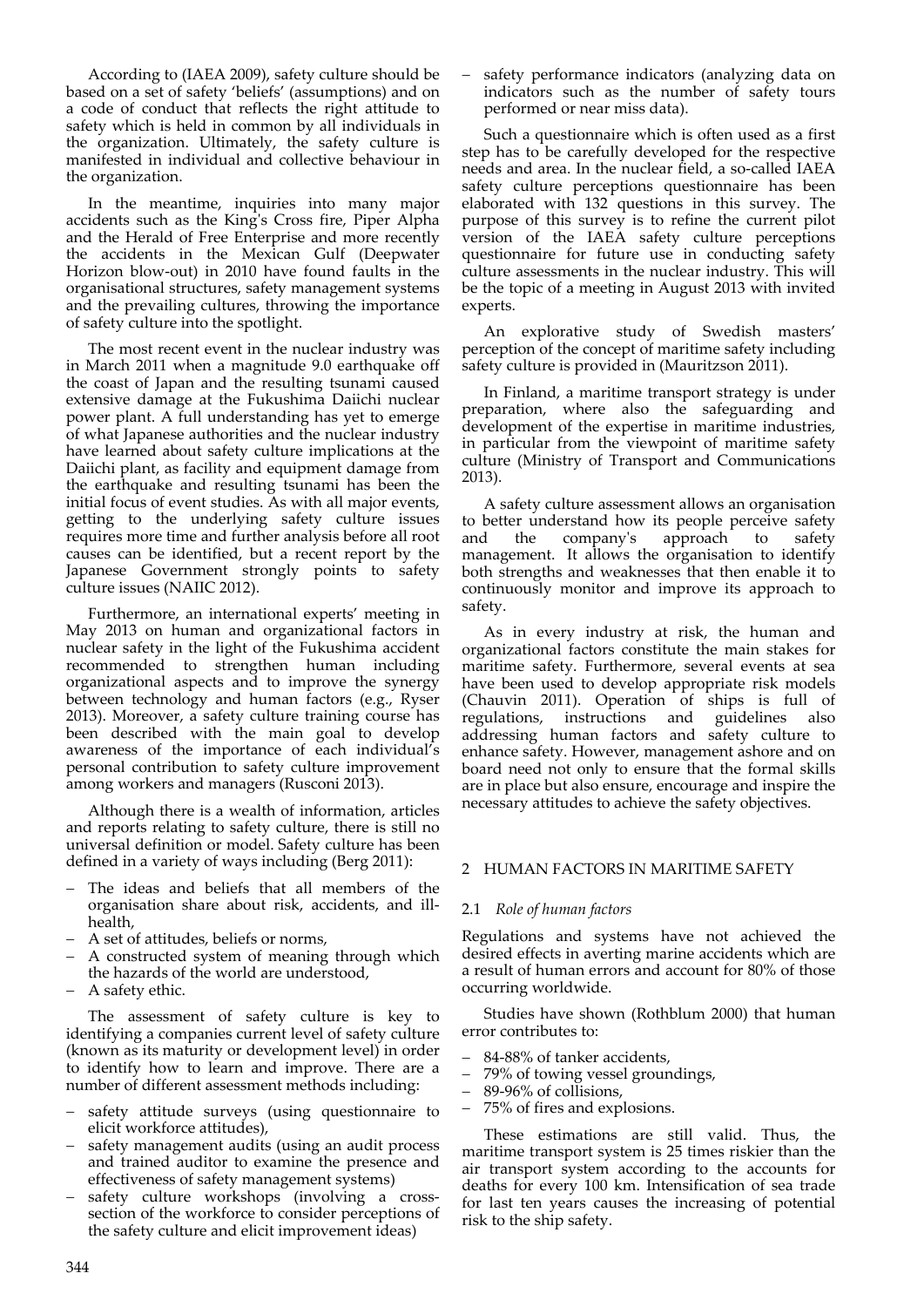The implementation of the International Safety Management Code (IMO 2008) has played a significant role in addressing this issue through training and education of crew members but to some extent casualties can be prevented by eliminating other indirect causes including hardware, such as equipment systems.

It must be noted that if the possible cause of an accident is human error, finding and eliminating the root cause of such errors is vital for preventing recurrence - whether it is related to human element, hardware factors, organizations and management factors.

However investigation in human factors, main cause of such accidents, is increased nowadays and the methodologies to carry out such an investigation are being developed by several institutions. These methodologies, adopted from the investigation on risk analysis are frequently based on the estimation of risk levels, whose values, in the case of human factor investigation are not always clear.

In any case, a comprehensive risk assessment consists of:

- 1 Identifying the hazard in the system;
- 2 Evaluating the frequency of each type of accident;
- 3 Estimating accident consequences;
- 4 Calculating various measures of risk, such as death or injuries in the system per year, individual risks or frequency of accidents of a particular kind.

For improvements in operability and working environment it is necessary to ensure that the operability is not poor or inconvenient or is encountering obstacles during operations. Since it heightens the risk of an accident, it is important to pay attention to the arrangement and layout of equipment. Hence it is important that operators work in congenial and safe surroundings.

It is clear that total safety over ships operation can not be achieved, but it is possible to obtain a high degree on it. Research on the influence of human factors over maritime accidents is, also, very difficult. On the one hand we find that an accident involves the interaction of individuals, equipment and environment, as well as unforeseen factors (Caridis, 1999), and on the other hand, human factors comprise operative human errors –derived from personnel own qualifications, or from their physical, mental and personal conditions‐ and situational errors– derived from work environment design, management problems, or human‐machine interface, amongst others

Being aware that risk is an inherent factor of maritime activity which can not be totally removed and that errors are part of human experience, it is expected that elements such as good management policies, effective training and having suitable qualifications and experience, can reduce the occurrence of human errors.

The practical application of this kind of analysis seems clear: obtaining the cause parameters, both direct and indirect parameters, from the studied factor, one can better understand the root of the presence of such a factor, and one can take specific and direct corrective actions to try to minimize the

accident risk. The main weakness of this method lies in the lack or shortage of data related to accidents and incidents on maritime domains.

Even though the roots of a safety culture have been established, there are still serious barriers to the breakthrough of the safety management (Lappalainen & Salmi 2009).

The poor reporting practises cause further problems. The information about the nonconformities, accidents and hazardous occurrences does not cumulate at any level of the maritime industry. The personnel of the other ships cannot learn from the experiences of the other vessels. There are no possibilities to interchange information about incidents between the vessels. The company cannot utilize the cumulative information when improving its safety performance. Companies do not have the opportunity to learn from other companies' mistakes (Lappalainen & Salmi 2009). Under these circumstances the national maritime administrations are powerless in their attempts to further develop the maritime safety

The fundamental philosophy of the IMS Code (IMO 2008) is the philosophy of continuous improvement. The procedures for reporting the incidents and performing the corrective actions are the essential features of the continuous improvement. If this information is not provided the successful cycle of continuous improvement cannot function (Lappalainen & Salmi 2009).

Operation of ships is full of regulations, instructions and guidelines which officers and crew are expected to know and adhere to. A culture of safety may perhaps be achieved through written instructions, but in the end it is a question of a common mind‐set throughout the organisation. Management ashore and on board need not only ensure that the formal skills are in place but also ensure, encourage and inspire the necessary attitudes to achieve the safety objectives. Statistics prove beyond doubt that investing in a good safety culture provides results and pays off in the long term.

The effort of allocating various forms of human error as verified accident causes is surely not a trivial task. Moreover, this difficulty is augmented in the case of maritime transport, since the respective monitoring and documentation is usually lacking of adequacy and excellence. Nonetheless, marine industry can be exemplified from other sectors of industry (e.g. civil aviation, nuclear plants), where considerable load of attention is already given in pinpointing and revealing various involved aspects of human element extracted from comprehensive databases of safety relevant events.

Human behaviour and performance can be the prevailing factors that prescribe the level of safety for numerous maritime transport procedures and practices of management (Martínez de Osés & Ventikos 2006). This means that they can also influence, in a considerable degree, the protection of marine and coastal environment. Thus, a feasible way to reduce the frequency and severity of naval accidents is, by identifying the contributing factors to the so‐called human error, and by investigating for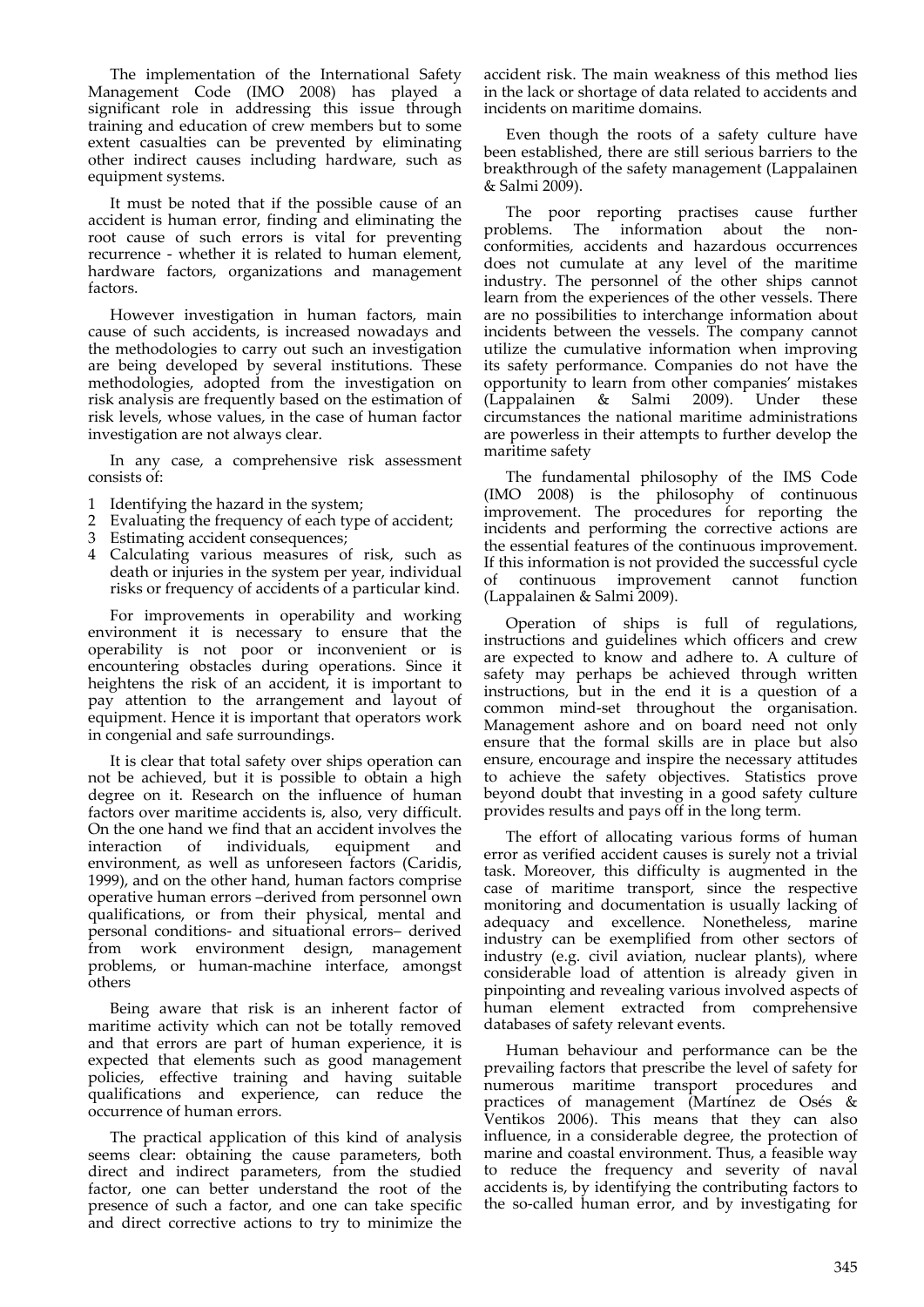methods, which will either eliminate or mitigate these mistakes.

Over the last 40 years the shipping industry has focused on improving ship structure and the reliability of ship systems in order to reduce casualties and increase efficiency and productivity. Improvements can be seen in hull design, stability systems, propulsion systems, and navigational equipment. Today's ship systems are technologically advanced and highly reliable (Rothblum 2000).

Therefore, one further important aspect to reduce marine accidents is the collection and investigation of near miss data as it is practice in other transport industries like aviation.

Incident and near miss reporting is used as a proactive tool of safety management in many risk‐ prone industries. The ISM Code requires shipping companies to establish a system for reporting incidents and near misses. However, it has been stated in several studies that incident and near miss reporting is deficient in the shipping industry. Near miss reporting has been seen as the failing part of ISM code's implementation and received resistance from the users (Lappalainen, 2011).

The aim of a recent report is to present experiences and best practices of incident reporting in order to offer information for improvement (Storgård et al. 2012). It is concluded in  $(Storgårdet al. 2012)$  that although some progress has been made in connection with shared incident reporting systems in the shipping industry in the Baltic Sea area ‐ the sharing of experiences and lessons learnt at industry level is still in its infancy.

The main objective of another report (Erdoğan 2011) was to identify some best practices about near‐ miss reporting from the companies that are active in Swedish and Finnish shipping industry and believed to have high level of safety within their organization The majority of the participants believe that near-miss reporting in principle has a significant effect creating and enhancing the safety culture. However, the actual benefits of the near‐miss reporting are reported as being limited. Further, it seems that the companies are not yet utilizing the reported data for establishing trends to improve the follow‐up and the awareness within the organization

Yet, the maritime casualty rate is still high. Why, with all these improvements, was it not possible to significantly reduce the risk of accidents? It is because ship structure and system reliability are a relatively small part of the safety equation. The maritime system is a people system, and human errors figure prominently in casualty situations (Rothblum 2000).

A recent analysis (Chauvin et al. 2013) shows that most collisions are due to decision errors. At the precondition level, it high‐lights the importance of the following factors: poor visibility and misuse of instruments (environmental factors), loss of situation awareness or deficit of attention (conditions of operators), deficits in inter‐ship communications or Bridge Resource Management (personnel factors). At the leadership level, the analysis reveals the frequent planning of inappropriate operations. In other words, instructions given to the bridge team were inappropriate, given the situation requirements (poor visibility or heavy traffic) and also constitute supervisory violations. They may reveal some difficulty for leaders to adapt their instructions to a changing situation may also reveal a poor safety culture (Chauvin et al. 2013).

Human reliability also influences the overall system reliability in automatic systems. This influence can both be negative (e.g. human working error) or positive (e.g. controlling system breakdowns or system problems). Human performance could be defined as the human beingʹs execution of an action with the purpose of accomplishing a given task.

# 2.2 *Example of an accident*

The example provided in the following (Gard 2012) deals with the accident grounding. A vessel is under way on an ocean crossing with course set out from start to end. The course is set out and the voyage planned on a small scale planning chart. The course is set to pass some small groups of mid‐ocean islands and the CPA (Closest Point of Approach) is considered and thought to be well on the safe side. On a nice tropical night with calm seas and good visibility, the vessel makes its approach to pass one group of islands well on the port side some time after midnight.

The chief officer observes during the last two hours of his 1600‐2000 hrs watch that a slight breeze and current are working together to set the vessel slightly off course and towards the islands ahead. He therefore makes a correction to the course to compensate for the drift and setting to keep the vessel on its intended course. When handing over the watch at 2000 hrs, the chief officer makes the second officer aware of this.

The second officer continues to plot the positions throughout his watch and observes that the vessel is still drifting somewhat off course to the effect of making the CPA to the islands ahead less safe than planned. He therefore makes some minor course adjustments to compensate for drift and setting. At midnight the watch is handed over to the first officer, who is also made aware of the drift and the course adjustments. At 0040 hrs the vessel runs aground at full speed on the beach of a small low atoll. The beach is mainly sand and pebbles and slopes at a low angle into the sea so the vessel suffers minor damage but can not be re-floated with its own power. A costly salvage operation follows.

The human aspect of this accident is discussed in the following. The positions were plotted in the same small scale planning chart covering the entire ocean where the voyage was planned and the course set out. In a small scale chart it is difficult to accurately measure small distances and observe small deviations from the course between hourly plots. The reason for using a small scale chart was probably that it was not considered necessary to conduct "millimetre" navigation when crossing the ocean. The island on which the vessel grounded was marked on the chart in use, but only as a small dot and the course was set to pass at what seemed to be a safe distance.

The drift and current, however, worked together to set the vessel off course towards the island and it is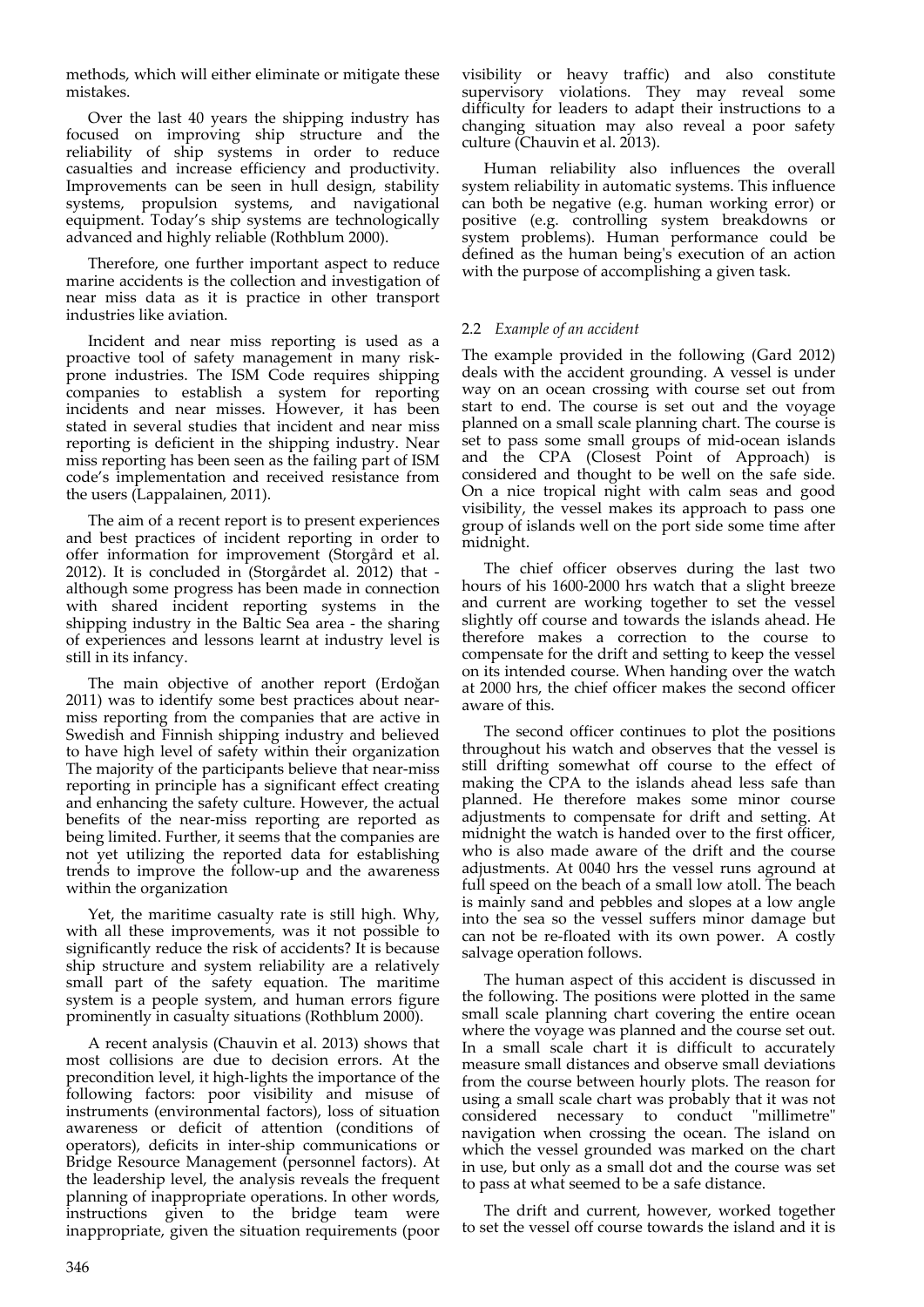painfully obvious that the corrective actions taken by the navigation officers were not adequate.

It can be concluded that the grounding would not have happened if:

- a large scale chart had been used for position plotting since it would then have become apparent that the course was heading gradually towards the island, and/or
- a much wider passing had been planned in the first place, and/or
- a considerable safety margin had been applied when the corrections were made to compensate for drift and setting.

It is also possible that proper look‐out and use of radar could have been an issue. On the other hand, the island was very low and it is arguable that it could not have been spotted visually in time in the dark tropical night. It is unclear whether and why the island was not seen on the radar, but it is a known fact that radars are subject to a lot of interference in tropical waters and it could be that both the rain and sea clutter settings had been adjusted to deal with that, thus at the same time removing or diminishing the radar image of the island.

One further example is the cruise ship Costa Concordia's grounding at the Italian island of Giglio in January 2012 which will probably labelled as human error (Porathe  $&$  Shaw 2012).

#### 3 MARITIME SAFETY CULTURE

#### 3.1 *General aspects*

Safety culture can be viewed from many angles (Berg 2011). Typically, the environment close to safety managers of the organizations provides most of the research material, and consequently the middle management view dominates. Similarly, employee perspective is strong in internal material of the organizations, typically work instructions and safety<br>management documentation. From the top management documentation. From the top management viewpoint, lesser amount of practical information is available.

However, in shipping, and especially on board ships the organization is hierarchic, due to tradition and the need for clarity in emergency operations. Therefore, safety considerations depend strongly on the actions of the masters and the officers of the ships, and the interactions of the land‐based organization (Räisänen 2009).

One typical feature of shipping is that ships are manned with crews of multiple nationalities, and the much of it is carried out in international setting, outside national legislations. These issues complicate the communication and interactions within the ships, between them, and with the land‐based stakeholders.

Moreover one has to emphasize the effects of national culture, which is less prominent in related safety discussions of other fields (Håvold 2005, Håvold 2007).

The prevailing goals, principles and procedures in an organisation, which can safeguard against errors and when errors are encountered through which it is possible to react with subsequent changes in practises before serious incident or accident occurs. Accident investigation is part of the maritime safety culture ‐ a reactive one ‐ but an excellent observer point.

In the Baltic Sea the maritime traffic is rapidly growing which leads to a growing risk of maritime accidents. Particularly in the Gulf of Finland, the high volume of traffic causes a high risk of maritime accidents. The growing risks give us good reasons for implementing the research project concerning maritime safety and the effectiveness of the safety measures, such as the safety management systems. In order to reduce maritime safety risks, it is recommended in (Lappalainen et al. 2010) that the safety management systems should be further developed.

The purpose of the METKU Project (Development of Maritime Safety Culture) which started 2008 was to study how the ISM Code has influenced the safety culture in the maritime industry, to evaluate the development of safety culture in maritime industry and to examine the weaknesses found in the safety management systems of shipping companies (Lappalainen et al. 2010). The main results found were that maritime safety culture has developed in the right direction after the launch of the ISM Code in the 1990´s (Heijari & Tapainen 2010). In this study it has been discovered that safety culture has emerged and it is developing in the maritime industry. Even though the roots of the safety culture have been established there are still serious barriers to the breakthrough of the safety management (Lappalainen 2008).

The ISM Code is seen as been effective over a decade. However, the old‐established behaviour which is based on the old day's maritime culture still occurs, e.g., there are still serious barriers to the breakthrough of the safety management. These barriers could be envisaged as cultural factors preventing the safety process. For more details see (Lappalainen et al. 2010).

However, experience has shown that there are perceived gaps between the desirable leadership qualities, and what is currently being delivered. These primarily concern:

- Clear two‐way communication,
- "Tough empathy",
- Openness to criticism,
- Empathy towards different cultures,
- Ability to create motivation and a sense of community,
- Knowing the crew's limitations,
- Being a team player.

Moreover, there are other important explicit barriers to effective safety leadership that relate to the current structure of the industry, standards, practices and economic pressures. These barriers would need to be addressed irrespective of the personal qualities and skills of the Master.

Therefore, workshops on leadership and safety culture for senior experts are regularly provided by the IAEA in the nuclear field, the next one in September 2013. This workshop will focus on the topics such as international standards for leadership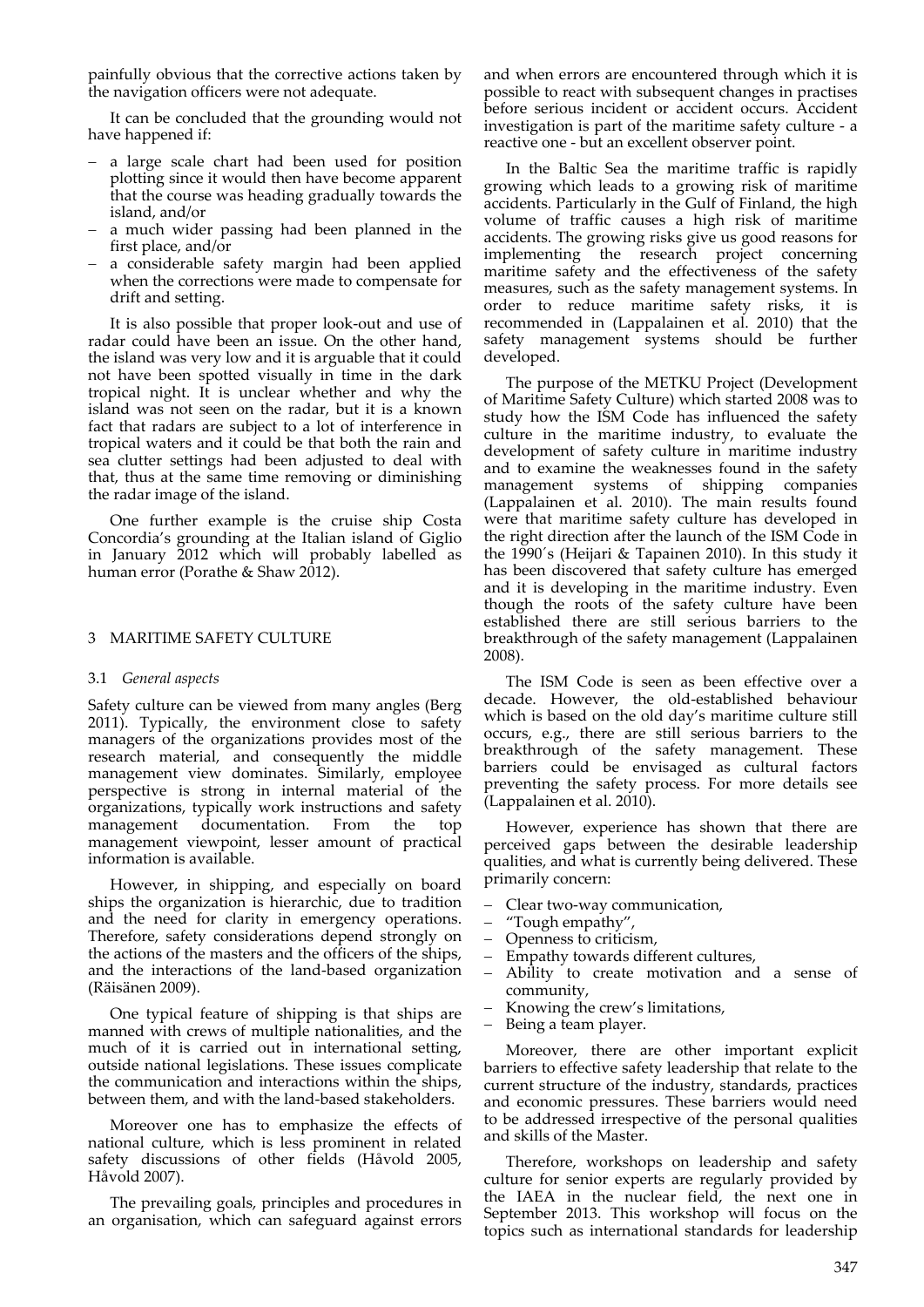and safety culture; lessons learned from severe events and their relation to leadership and safety culture, methods and tools for improving leadership and safety culture.

Such training workshops are also helpful in the maritime field. Experience has shown that the transformation of safety culture works being aware that this process needs time (Goldberg 2013).

Operation of ships is full of regulations, instructions and guidelines which officers and crew are expected to know and adhere to. The ISM Code has to a large extent codified what is known as good seamanship.

A culture of safety may perhaps be achieved through written instructions, but in the end it is a question of a common mind‐set throughout the organisation. Management ashore and on board need not only ensure that the formal skills are in place but also ensure, encourage and inspire the necessary attitudes to achieve the safety objectives.

The safety culture aboard vessels trading in the Baltic Sea is depicted in (Hjorth, 2013). The investigation shows deficiencies in the safety culture that prevails aboard and in shipping as a whole. The safety culture aboard is influenced not only by the crew and their shared agreements but also by the surrounding systems, which are in turn influenced by other surrounding systems.

It is slightly worrying that documents related to leadership, just culture, etc., submitted in recent years have not received the attention they should. One critical step to evaluate how proactive IMO is will certainly be the follow-up to the Costa Concordia accident last year (Schröder‐Hinrichs et al. 2013).

#### 3.2 *Examples of safety culture approaches*

The extent of good safety leadership (and more broadly good safety management arrangements) appears to be highly variable across companies. Safety management arrangements are generally most highly developed in the tanker sector, and least highly developed in the dry cargo sector.

However, the research results (Little 2004) confirm that a good safety performance can be achieved with a committed leader who has the key qualities described above, without necessarily having the most sophisticated management arrangements.



Figure 1. Safety culture pyramid for the maritime area according to Drouin (2010).

For the maritime area, one safety culture approach can be illustrated by a pyramid as shown in Figure 1, accompanied by the elements "lessons learned" and "safety as a value" which are important for the entire organisation to succeed in a sound safety culture (Drouin 2010).

A further safety culture approach is illustrated in Figure 2.



Figure 2. The ABS safety culture and leading indicators model according to ABS (2012).

The central premise of this model, discussed in more detail in (ABS 2012) is that improvements in organizational safety culture can lead to enhanced safety performance.

The first step is an assessment of the existing safety culture to identify areas of strength, weaknesses of defences, and opportunities for improvement against operational incidents, personal injuries, etc.

This model also incorporates a process for identifying an organization's potential leading indicators of safety. There are two ways of conducting this process:

1) By the identification of objective leading indicators. This is done by correlating safety culture metrics with safety performance data. This is the preferred approach because of its objectivity; because it utilizes metrics that the organization has collected; and it does not require a survey of the workforce which can be time‐consuming.

This can be done at three levels:

- At the Organizational level,
- Across Business Units,
- Across the Fleet.

2*)* By the identification of subjective leading indicators from a safety culture survey. These indicators are based on the values, attitudes, and observations of employees. This method may identify potentially beneficial safety culture metrics not yet tracked by the organization. This approach may be used when the organization lacks sufficient metrics to use the objective leading indicators process. There are a number of criteria for undertaking a leading indicators programme, and for each type of assessment.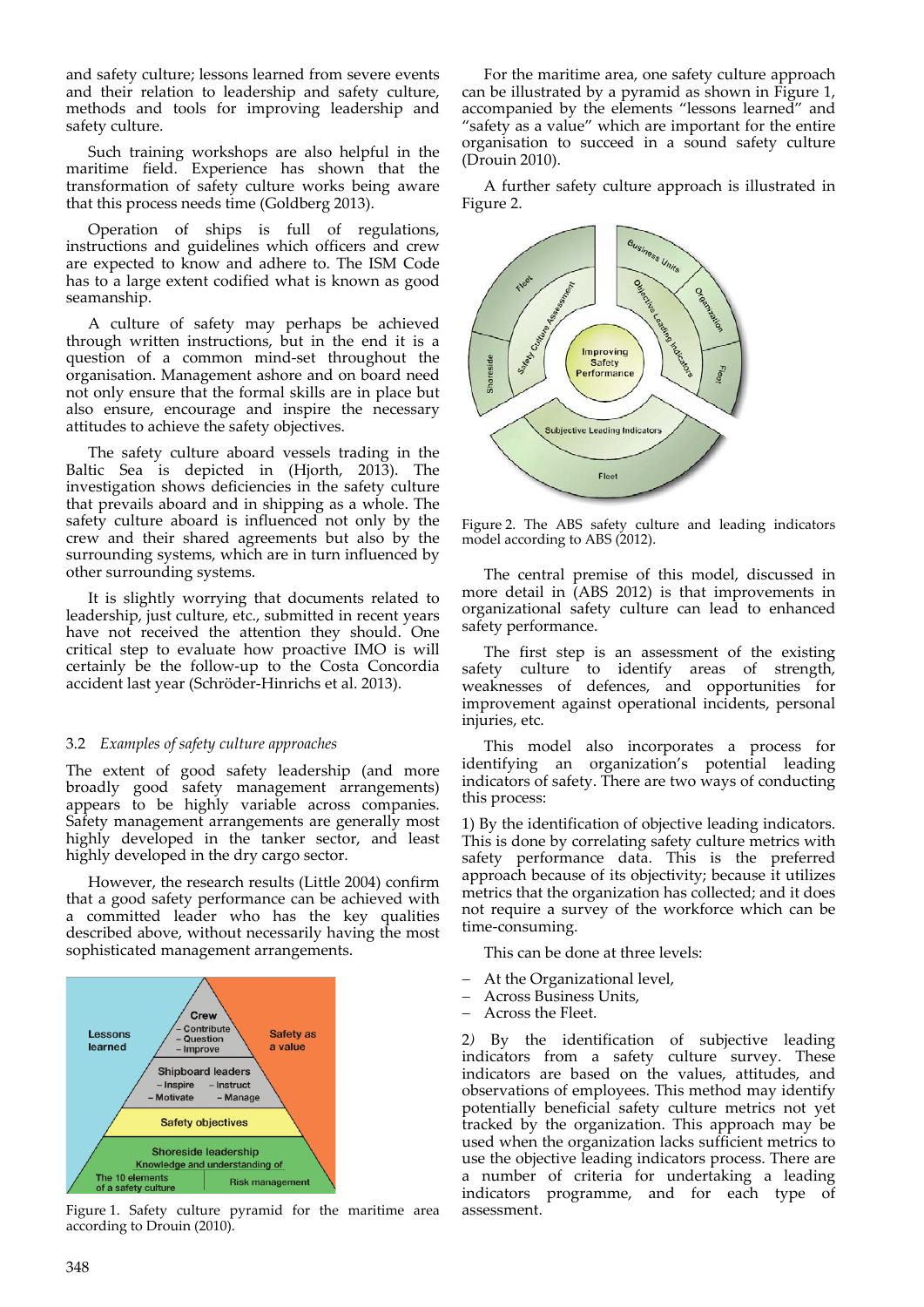In general, safety culture has been found to be important across a wide variety of organizations and industries. While initial studies of safety culture took place in jobs that have traditionally been considered high-risk, organizations in other areas are increasingly exploring how safety culture is expressed in their fields. Overwhelmingly, the evidence suggests that while safety culture may not be the only determinant of safety in organizations, it plays a substantial role in encouraging people to behave safely.

The essence of safety culture is the ability and willingness of the organization to understand safety, hazards and means of preventing them, as well as ability and willingness to act safely, prevent hazards from actualising and promote safety. Safety culture refers to a dynamic and adaptive state. It can be viewed as a multilevel phenomenon of social processes organizational dimensions, and psychological states of the personnel.

In the nuclear field safety culture is still seen as an important task (CNSC 2012), and also the German activities are ongoing (Berg 2008, Berg 2010, Kopisch & Berg 2012).

In February 2011, i. e. one month before the Fukushima accident, a further international activity in the nuclear field on safety culture started. The general objective is to establish a common opinion on how regulatory oversight of safety culture can be developed to foster safety culture. It is intended that the output of the meeting will form the basis for a Safety Report Series document providing guidance on how regulators and licensees can deal with the safety culture components in order to continuously foster a positive safety culture. Moreover, the IAEA is also working on a document how to perform safety culture self‐assessments.

A recent publication (IAEA 2013) addresses the basics of regulatory oversight of safety culture, describes the approaches currently implemented at several regulatory bodies around the world and, based on these examples, proposes a path to develop and implement such a strategies and processes.

In the meantime, there are many demanding aspects of seafaring such as the inability of employees to leave the worksite, extreme weather conditions, long periods away from home, and motion of the workplace. Some of these are unchangeable and are a reflection of the nature of the domain.

However, it is possible to modify, supplement, and introduce new strategies or interventions to potentially reduce the impact these factors have on the health and welfare of the individual seafarer (Parker et al. 2002).

There are many human factors influencing safety in this domain as have been presented in this review: fatigue, automation, situation awareness, communication, decision making, team work, and health and stress. These issues were reviewed within a framework that proposed that these individual factors can be contributory causes in accident causation, however the safety climate on ship will

also influence whether or not an individual engages in safe behaviours or not. The review also considered the current status of attempts to address these human factors issues prevalent in the maritime industry. The review demonstrated that there are many "gaps" in the maritime literature, and a number of methodological problems with the studies undertaken to date.

Maritime transportation is characterized by a level of safety of the order of  $10<sup>5</sup>$  per movements which is inferior to that of air transportation  $(10^{-6})$ , however it is comparable to the level of safety of rail transportation and much higher than the level of safety of road transportation. Thus, for passenger transportation in Europe, the risk of fatality is estimated at 1.1 for road transportation (for 108 person kilometre) and at 0.33 for ferry transportation (Mackay, 2000).

Within this context, the risk of accident and ‐ more precisely ‐ the place of the human factor in this risks, are central issues. The human factor, indeed, seems to be the main cause of incidents at sea (Hetherington, Flin & Mearns 2006) describing the factors that contribute to incidents and accidents: factors which cause a decrease in performance (fatigue, stress, and health problems), insufficient technical and cognitive capacities, insufficient interpersonal competencies (communication difficulties, difficulties mastering a common language), organizational aspects (safety training, team management, safety culture).

A closer look at the questions of human‐machine cooperation and at the role of automation in maritime accidents is taken in (Lützhöft & Dekker 2002).

In the case of a crew or team working together, the shared mental representation is one of the elements at the heart of the performance. The methods developed in cognitive psychology to analyze this mental structure can be used to evaluate the impact of Bridge Resource Management (BRM) on the work of a crew (Chauvin 2011). A study of this type was carried out some years ago (Brun et al. 2005).

However (see Salas et al. 2006), these studies remain marginal and recent in the maritime field, even though they are numerous and have been developed for several years in the field of air transportation.

Because human error (and usually multiple errors made by multiple people) contributes to the vast majority of marine casualties it is necessary to prevent human error of paramount importance in order to reduce the number and severity of maritime accidents. Many types of human errors were described, the majority of which were shown not to be the "fault" of the human operator. Rather, most of these errors tend to occur as a result of technologies, work environments, and organizational factors which do not sufficiently consider the abilities and limitations of the people who must interact with them, thus "setting up" the human operator for failure.

This general problem is also discussed for CRG casualties (Kobylinski 2009).

Human errors can be reduced significantly. Other industries have shown that human error can be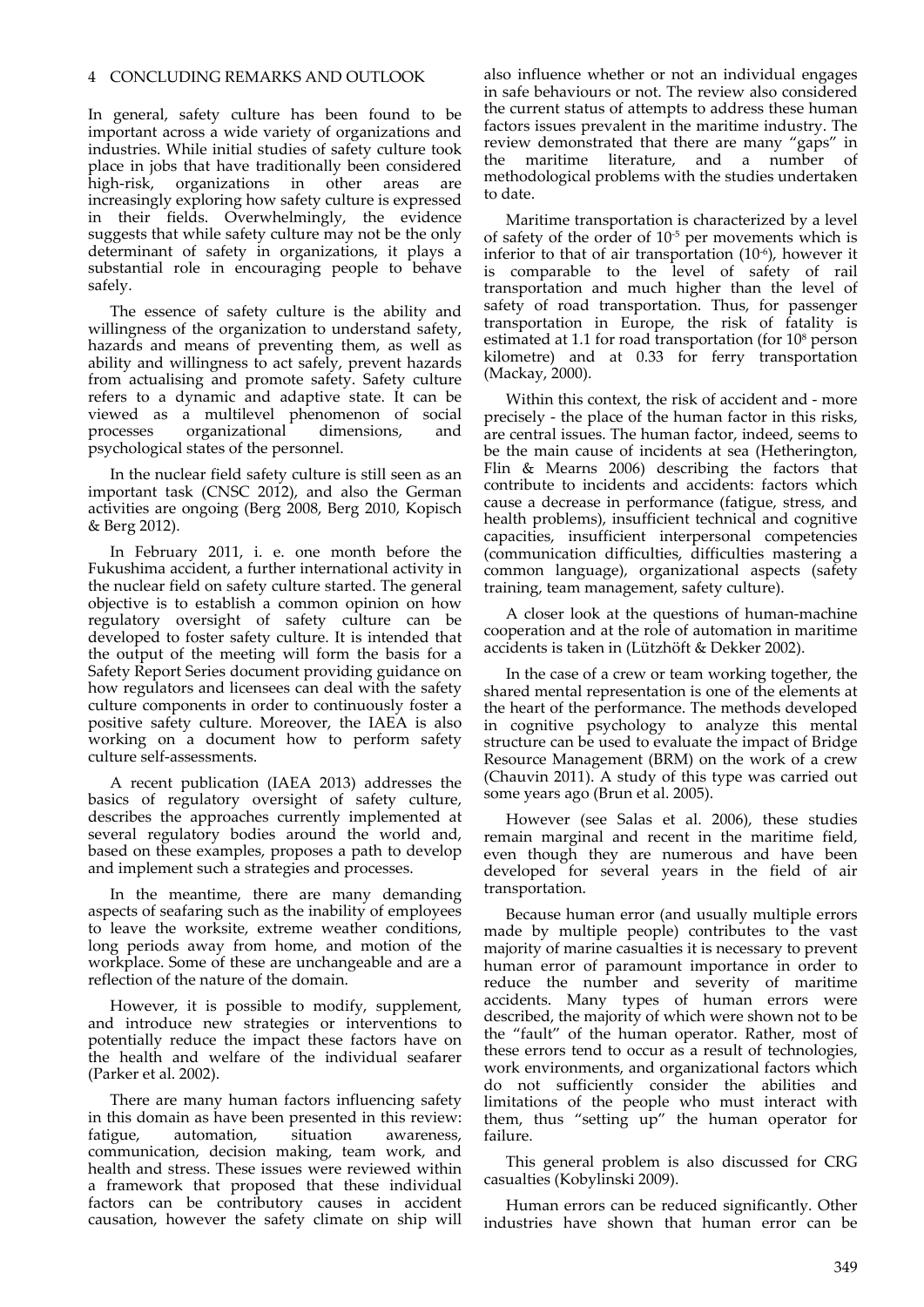controlled through human‐centered design. By keeping the human operator uppermost in our minds, we can design technologies, work environments, and organizations which support the human operator and foster improved performance and fewer accidents.

There is often a delay between the development of weaknesses in safety culture and the occurrence of an event involving a significant safety consequence. The weaknesses can interact to create a potentially unstable safety state that makes an organization vulnerable to safety incidents. Within the nuclear industry, there have been a number of high profile cases in different parts of the world that have been linked to a weakened safety culture.

By being alert to the early warning signs, corrective action can be taken in sufficient time to avoid adverse safety consequences. Both the organization (which could be a specific plant or utility) and its regulators must pay attention to signs of potential weakness.

Some organizations that have encountered difficulties with their safety culture have previously been regarded as good performers by their industry peers. Good past performance is sometimes the first stage in the process of decline.

The investigation on maritime accidents is, nowadays, a very important tool to identify the problems related to human factor that, studied with attention can be one mainstay to accident prevention and to the improvement of maritime safety.

The long‐term positive trend in ship safety, with year‐on‐year improvements, has now been reversed (Madsen 2011). This is worrying. It's time to take a new look at the maritime industry's safety culture. A stronger focus on safety culture, safety training and competence assessment is needed.

Statistics show that the shipping industry's accident frequency rate has started to rise from a historically low level. Technology, rules and compliance will never achieve the expected level of safety unless there is a greater focus on the human element.

Historically, the safety focus in shipping has been on technical improvements. Most shipping company employees dealing with the operation of vessels have a technical background. Audits and inspections pay great attention to technical compliance. This technical focus has resulted in major improvements to ship safety. But now it is time to focus more on the soft issues. To improve maritime safety one needs to adopt a threefold approach:

- 1 Improved safety culture,
- 2 Improved training schemes,
- 3 A formal competence assessment programme.

The last two aspects are also addressed in (Chirea‐ Ungureanu & Rosenhave 2012) recommending a cross cultural training to deal with the specific situation onboard.

An organisation that decides to improve its safety culture should follow a systematic, closed‐loop process. A typical enhancement process is presented in Figure 3.

The first step consists of defining what safety culture is and understanding what is meant by safety culture in the respective management organisation. This requires identifying the characteristics of safety culture to look at, and their sub‐components. These first two steps are important because to measure safety culture effectively, an organisation must define and describe what it is attempting to measure.

The next (3rd) step of the process enters the assessment stage, where the organisation carries out or commissions a survey to measure its own safety culture. Surveys and other techniques contribute to the identification of strengths and weaknesses of the safety culture (4th step). On the basis of this assessment an action plan is developed (5th step).

The actions are effected to improve safety culture (6th step).

After a reasonable period (e.g. at least two years), safety culture can be assessed again iteratively to determine if the situation has improved.



Figure 3. Safety culture enhancement process

The iteration timeframe depends on the time required to carry out the assessment, define the plan and put in place all planned actions and mature the enhancement. The iteration should not occur too quickly, as safety culture takes time to change.

Maintaining and enhancing safety culture needs regular training, continuous awareness of cultural transformation and an ongoing process of continuing improvement (Goldberg 2013).

Results of a recent study (Oltedal 2011) indicate several deficiencies in all parts of a traditional safety management system defined as:

- reporting and collection of experience data from the vessel;
- data processing, summarizing, and analysis;
- development of safety measures and
- implementation.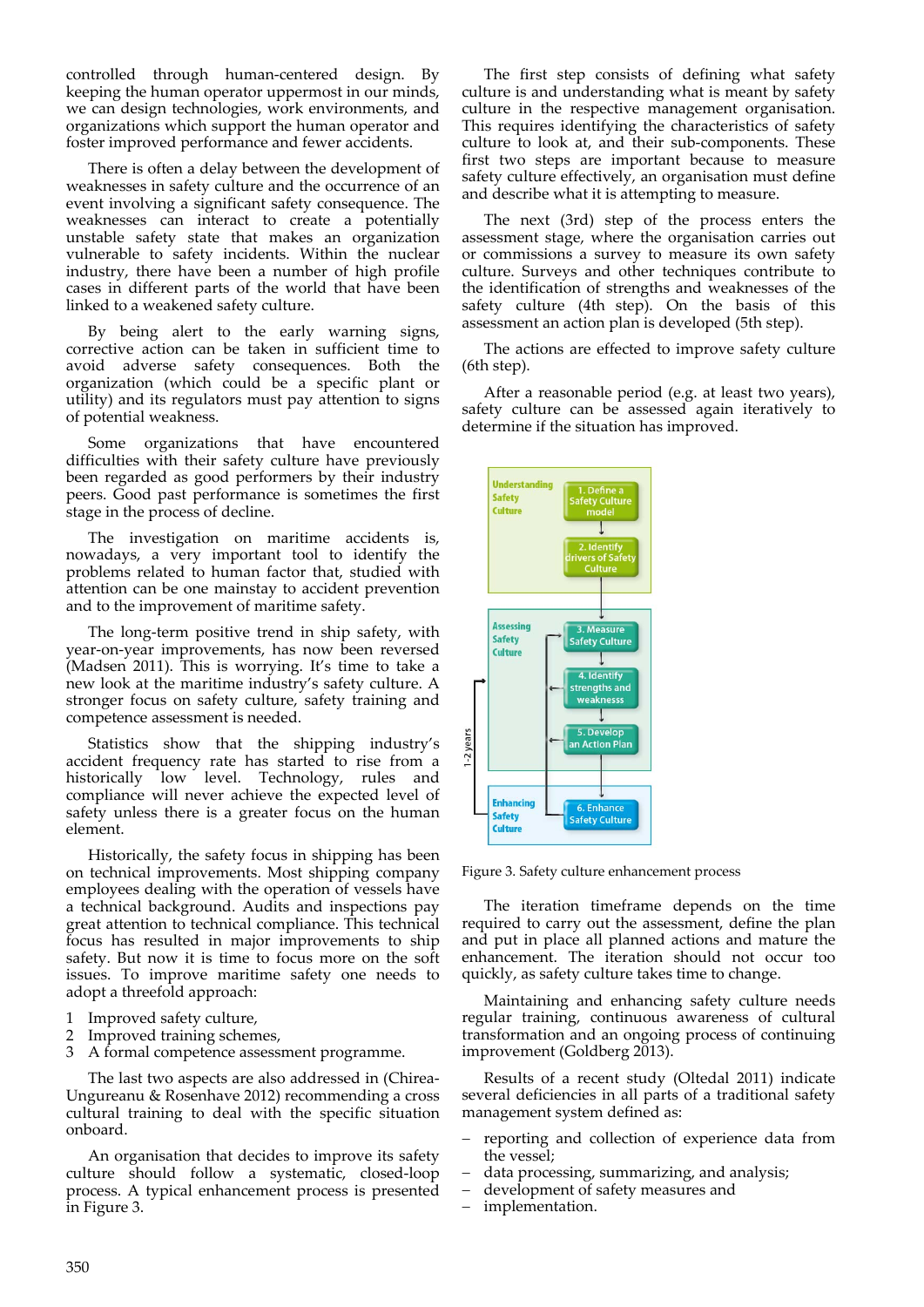The underreporting of experience data is found to be a problem, resulting in limitations related to the data‐processing process. Regarding the development of safety measures, it is found that the industry emphasizes the development of standardized safety measures in the form of procedures and checklists. Organizational root causes related to company policies (e.g., crewing policy) is to a lesser degree identified and addressed (Oltedal 2011).

The most prominently identified organizational influential factors are the shipping companies crewing policy, which includes rotation systems, crew stability, and contract conditions, and shipboard management. The companies' orientation toward local management, which includes leadership training, educational, and other managerial support, are also essential. The shore part of the organization is identified as the driving force for development and change in the shipboard safety culture. Moreover, management ashore and on board need not only to ensure that the formal skills are in place but also ensure, encourage and inspire the necessary attitudes to achieve the safety objectives.

In order to support the identification of individual, structural and organisational factors affecting safety in the maritime transport sector, a project with a time schedule until October 2015 has been launched (The Research Council of Norway 2012) which should address questions such as:

- Can individual differences in personal factors such as personality boost motivation for safety behaviour and thus reduce the occurrence of undesirable incidents?
- How much of the variation in undesirable incidents can be traced back to individual differences and how much is due to organisational factors (such as the safety culture)?
- What role do group factors such as the crew's shared knowledge of one another play in safety behaviour and undesirable incidents?

Another example is the Canadian marine safety strategic plan (Transport Canada 2009) which shall identify key results to help realize its vision, mission and mandate by promoting a stronger safety culture within the marine community both domestically and internationally. Furthermore the marine community must commit to developing and maintaining a safety culture that continuously improves, learns, anticipates and becomes resilient to future changes and challenges.

The recent IMO symposium in June 2013 discussed a wide range of issues impacting the future of ship safety. The participants recommended to the Maritime Safety Committee to consider how to improve data collection and increase its availability in order to support monitoring and development of safety regulations and to consider ways of encouraging a safety culture beyond mere compliance with regulatory requirements (IMO 2013). As explained in the earlier sections both aspects are very important for improving maritime safety.

### ERRATA

This paper is an updated and revised version of (Berg 2013). The update takes into account recent activities and insights regarding human factors and safety culture, in the nuclear field but especially in the maritime area. Moreover, it reflects questions which arise at the TransNav 2013 Conference in Gdynia in June this year.

The revision of (Berg 2013) refers to the references of J. Lappalainen and his colleagues provided in the list of references below. I apologize that these basic contributions to the needs for an appropriate maritime safety culture - for reasons that are not comprehensible - were missing in the original paper (Berg 2013).

#### REFERENCES

- American Bureau of Shipping (ABS) 2012. Guidance notes on safety culture and leading indicators of safety, January 2012.
- Berg, H.P. 2008. Safety management and safety culture assessment in Germany. Proceedings of the ESREL Conference 2008, Safety Reliability and Risk Analysis: Theory, Methods and Applications, Vol. 2, Taylor & Francis Group, London, 1439 – 1446.
- Berg, H.P. 2010. Risk based safety management to enhance technical safety and safety culture. Transactions ENC 2010 – European Nuclear Conference, May/June 2010.
- Berg, H.P. 2011. Maritime safety culture. Proceedings of the XV International Scientific and Technical Conference on Marine Traffic Engineering, 12 – 14 October 2011, Akademia Morska, Szczecin 2011, 49 – 59.
- Berg, H.P. 2013. Human factors and safety culture in maritime safety. Human Resources and Crew Manning – STCW, Maritime Education and Training (MET), Human Resources and Crew Manning, Maritime Policy, Logistics and Economic Matters – Marine Navigation and Safety of Sea Transportation – Weintrit & Neumann (ed.), CRC, Press, A Balkema Book.
- Brun, W., Eid, J., Johnsen, B.H., Labertg, J.‐C., Ekornas, B. & Kobbeltvedt, T. 2005. Bridge resource management training: enhancing shared mental models and task performance? In H. Montgomery, R. Lipshitz & B. Brehmer (Eds), How professionals make decisions, 183– 193), Mahwah: LEA.
- Caridis, P. 1999 CASMET. Casualty analysis methodology for maritime operations. National Technical University of Athens.
- Canadian Nuclear Safety Commission 2012. Safety culture for nuclear licensees, Discussion paper DIS‐12‐07, August 2012.
- Chirea‐Ungureanu, C. & Rosenhave, P.‐E. 2012. A door opener: teaching cross cultural competence to seafarers. TransNav, the International Journal on Marine Navigation and Safety of Sea Transportation, Vol. 6, Number 4, December 2012.
- Chauvin, C. 2011. Human factors and maritime safety. The Journal of Navigation 64: 625–632.
- Drouin, P. 2010. The building blocks of a safety culture. Seaways, October 2010, 4‐7.
- Chauvin, C., Lardjane, S., Morel, G., Clostermann, J.‐P. & Langard, B. 2013. Human and organisational factors in maritime accidents: Analysis of collisions at sea using the HFACS, Accident Analysis and Prevention 59, 26– 37.
- Erdoğan, I. 2011. Best practices in near‐miss reporting. The role of near‐miss reporting in creating and enhancing the safety culture, Department of Shipping and Marine